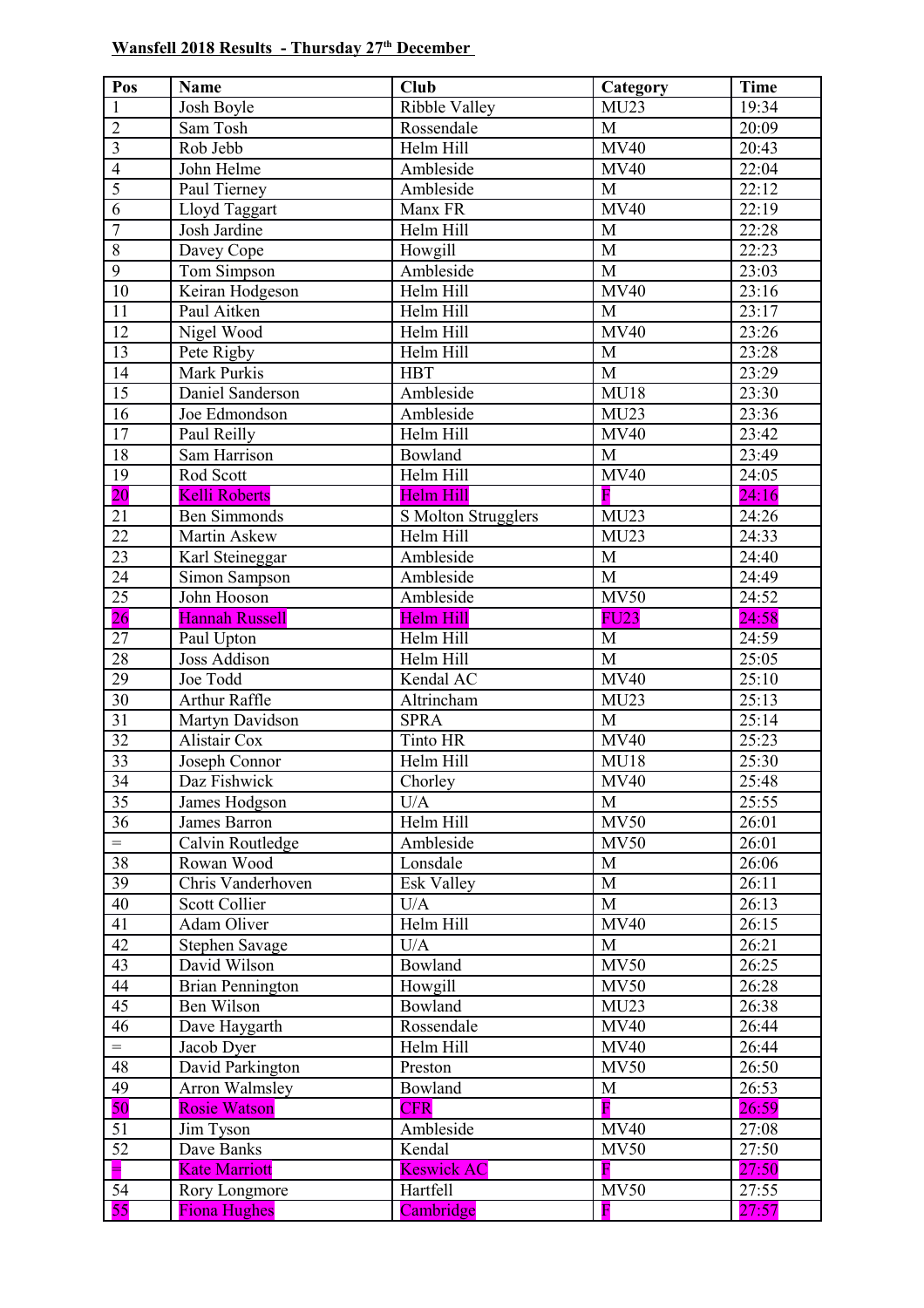| $=$             | Darren Sheppard         | Framlingham           | <b>MV40</b>             | 27:57 |
|-----------------|-------------------------|-----------------------|-------------------------|-------|
| 57              | Michael Stephens        | Clayton               | <b>MU18</b>             | 27:58 |
| 58              | Zack Archibald          | Borrowdale            | M                       | 28:02 |
| 59              | Richard Wheeler         | Holmfirth             | <b>MV40</b>             | 28:09 |
| 60              | Simon Whittaker         | Helm Hill             | M                       | 28:26 |
| $=$             | Sean Robinson           | Howgill               | <b>MV40</b>             | 28:26 |
| 62              | Tim Raffle              | Altrincham            | <b>MV50</b>             | 28:49 |
| 63              | Roy Gibson              | Kendal                | <b>MV50</b>             | 28:50 |
| 64              | <b>Jim Andrews</b>      | Helm Hill             | <b>MV50</b>             | 29:02 |
| $\overline{65}$ | <b>Rosie Hodgson</b>    | U/A                   | <b>FU23</b>             | 29:03 |
| 66              | John Marsh              | U/A                   | M                       | 29:09 |
| $=$             | <b>Allan Sumner</b>     | Lancaster & Morecambe | <b>MV50</b>             | 29:09 |
| 68              | Adam Scott              | Helm Hill             | <b>MU18</b>             | 29:10 |
| 69              | <b>Steve Freeman</b>    | Ambleside             | <b>MV50</b>             | 29:11 |
| 70              | Michael Toman           | Rossendale            | <b>MV50</b>             | 29:22 |
| 71              | Tom Fryers              | Penistone             | <b>MU18</b>             | 29:42 |
| 72              | Chris Graham            | U/A                   | M                       | 29:44 |
| 73              | James Fryers            | Penistone             | <b>MU18</b>             | 29:47 |
|                 | <b>Bianca Dyer</b>      | <b>Helm Hill</b>      | <b>FV40</b>             | 29:47 |
| 75              | Pete Taylor             | <b>Black Combe</b>    | <b>MV50</b>             | 29:48 |
| 76              | <b>Chloe Rylance</b>    | Ambleside             | <b>FU18</b>             | 29:57 |
| 77              | <b>Jenn Ruddick</b>     | Westerlands           | $\overline{\mathrm{F}}$ | 29:59 |
| 78              | <b>Andrew Bennet</b>    | Helm Hill             | <b>MV40</b>             | 30:10 |
| 79              | Mark Nutter             | Clayton               | <b>MV50</b>             | 30:14 |
| 80              | Tom Holman              | U/A                   | <b>MV40</b>             | 30:21 |
| 81              | David Mackie            | Corsham               | <b>MV50</b>             | 30:26 |
| 82              | Michael Graham          | U/A                   | M                       | 30:28 |
| 83              | William Coupe           | Helm Hill             | <b>MV50</b>             | 30:34 |
| 84              | <b>Kathy Gill</b>       | <b>TWH</b>            | $\overline{\mathrm{F}}$ | 30:37 |
| 85              | Dave Appleyard          | Helm Hill             | <b>MV50</b>             | 30:48 |
| 86              | Phil Clayton            | <b>Black Combe</b>    | <b>MV50</b>             | 30:53 |
| 87              | <b>Caroline Holmes</b>  | Helm Hill             | $\overline{\mathbf{F}}$ | 30:57 |
| 88              | Darren Foley            | Hartfell              | <b>MV40</b>             | 31:01 |
| 89              | Jim Evans               | Ambleside             | <b>MV50</b>             | 31:12 |
| 90              | James Cooke             | Calder                | M                       | 31:15 |
| 91              | Michael Mills           | U/A                   | M                       | 31:16 |
| 92              | Ray Gill                | Dallam                | <b>MV50</b>             | 31:17 |
| 93              | Jo Simpson              | Ambleside             | <b>FU23</b>             | 31:18 |
| 94              | Martin Brady            | Clayton               | <b>MV50</b>             | 31:36 |
| 95              | Duncan Birtwistle       | Mercia                | M                       | 31:45 |
| 96              | <b>Anne-Marie Jones</b> | Macclesfield          | <b>FV60</b>             | 31:46 |
| 97              | Paul Simpson            | Ambleside             | <b>MV50</b>             | 31:52 |
| 98              | <b>Iain Ruddick</b>     | U/A                   | M                       | 31:55 |
| 99              | Nick Sebley             | <b>Black Combe</b>    | <b>MV50</b>             | 32:02 |
| 100             | Angus Haygarth          | U/A                   | <b>MU18</b>             | 32:05 |
| 101             | David Eves              | U/A                   | M                       | 32:06 |
| 102             | John Jones              | Helm Hill             | <b>MV50</b>             | 32:07 |
| 103             | Will Spain              | Dark Peak             | $\mathbf{M}$            | 32:19 |
| 104             | <b>Lindsay Buck</b>     | <b>CFR</b>            | <b>FV50</b>             | 32:21 |
| 105             | Toby Sydes              | Calder                | <b>MV50</b>             | 32:22 |
| 106             | Ethan Guisby            | Hazlemere Harriers    | <b>MU18</b>             | 32:38 |
| 107             | Ian Maudsley            | U/A                   | <b>MV40</b>             | 32:45 |
| 108             | <b>Laura Taylor</b>     | U/A                   | $\overline{\mathbf{F}}$ | 32:54 |
| 109             | Chris Taylor            | Mercia                | <b>MV60</b>             | 32:55 |
| 110             | Carl Ashton             | U/A                   | <b>MV40</b>             | 32:59 |
| 111             | Paul Fryers             | Penistone             | <b>MV50</b>             | 33:01 |
| 112             | Rigby Jerram            | Kendal CC             | <b>MV50</b>             | 33:17 |
| 113             | Craig Wilkinson         | <b>Blackburn RR</b>   | <b>MV50</b>             | 33:21 |
|                 |                         |                       |                         |       |